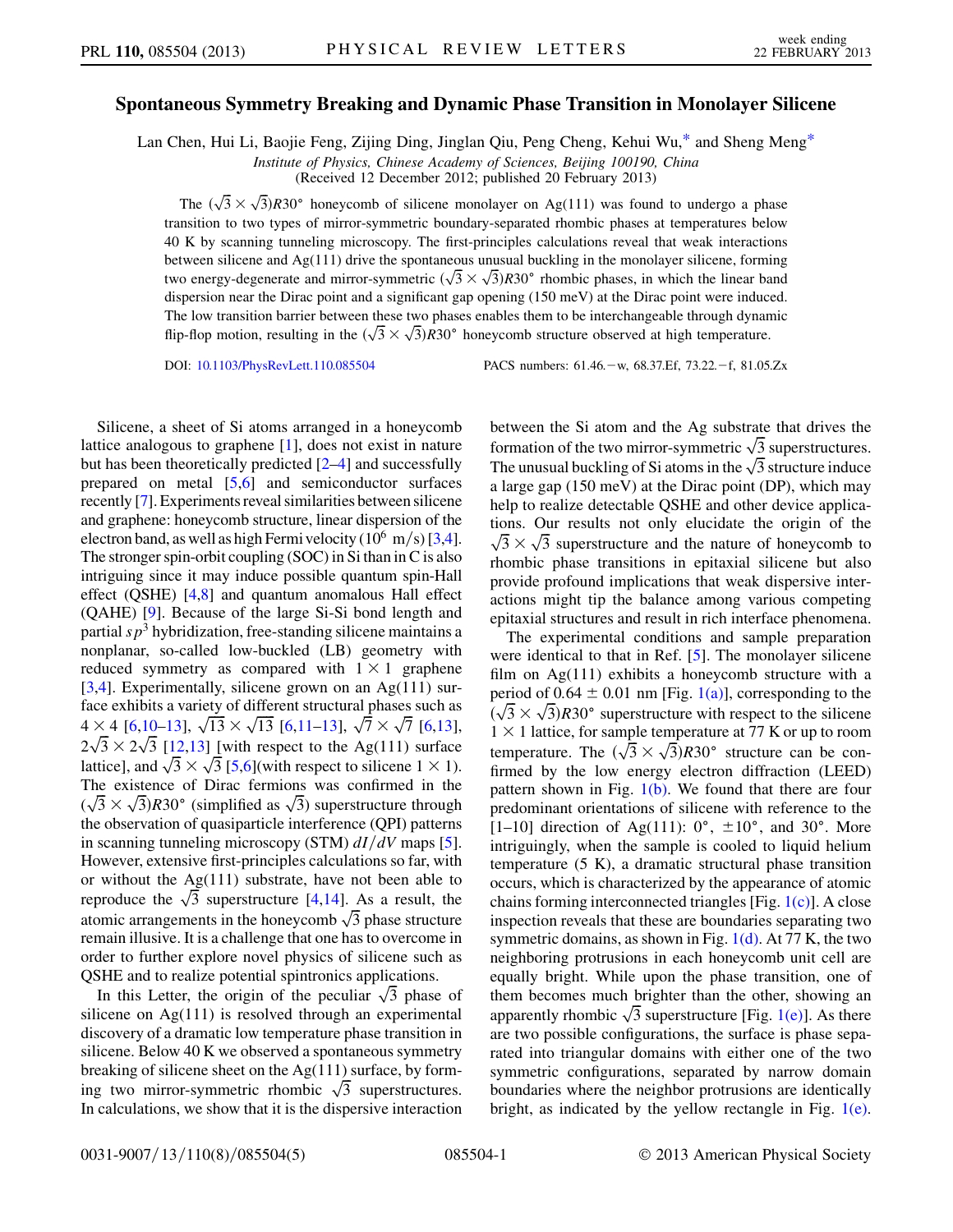

<span id="page-1-0"></span>FIG. 1 (color online). (a) The high resolution STM image of monolayer silicene taken at tip bias 1.0 V at 77 K. (b) LEED monolayer silicene taken at tip bias 1.0 V at 77 K. (b) LEED<br>pattern taken at 51.4 eV on  $\sqrt{3} \times \sqrt{3}R30^{\circ}$  silicene. The white, red, and yellow circles represent the Ag(111)  $1 \times 1$  spot, silicene red, and yellow circles represent the Ag(111)  $1 \times 1$  spot, silicene  $1 \times 1$  spots, and silicene  $\sqrt{3} \times \sqrt{3}$  ones, respectively. (c),  $1 \times 1$  spots, and silicene  $\sqrt{3} \times \sqrt{3}$  ones, respectively. (c), (d) The STM images of the same area on  $\sqrt{3} \times \sqrt{3}R30^{\circ}$  silicene taken at tip bias  $-2.0$  V and 0.1 V, respectively, at 5 K. (e) The filtered high-resolution STM image with high contrast taken at 0.1 V. The yellow rectangle marks the position of the domain boundary. The red triangles indicate the brighter protrusions in one unit cell in different domains. (f)  $dI/dV$  curves taken at 77 K (red curve) and 5 K (black curve). The position of the DP is labeled.

Temperature-dependent experiments show that the phase transition takes place at about 40 K.

We performed scanning tunneling spectroscopy (STS) measurements on silicene to investigate electronic structures before and after the phase transition. Typical  $dI/dV$ curves obtained at 77 K and 5 K [Fig.  $1(f)$ ] reveal similar electronic structures, both with a small dip located at about 0.5 V attributed to the position of the DP of silicene and a pronounced peak at 0.9 V. The triangular domain boundaries can serve as quasiparticle scattering centers to result in pronounced standing wave patterns in STS maps [Fig. [2\(a\)\]](#page-2-0). Typical  $dI/dV$  maps at different bias voltages are shown in Figs. [2\(b\)–2\(d\),](#page-2-0) exhibiting strong QPI patterns because of intravalley scattering in a single Dirac cone [see Fig.  $2(e)$ ]. To deduce the quasiparticle energy-momentum dispersion relation, we drew the  $E(\kappa)$  curve in Fig. 2(f), where  $\kappa$  is the radius of the constant-energy circle at  $K$  point with  $2\kappa = |q_1|$ , and  $q_1$  is the intravalley scattering wave vector. The values of  $q_1$  are determined by measuring the wavelength of QPI patterns in  $dI/dV$  maps. We found  $\kappa$  varied linearly with energy, with Fermi velocity  $V_F = (0.97 \pm 0.97)$  $0.02) \times 10^6$  m/s. The  $\kappa = 0$  energy intercept gives the Dirac energy,  $E_F - E_D = 0.50 \pm 0.02$  eV, in consistency with the position of DP in  $dI/dV$  spectra [Fig. 1(f)] very well. The electronic structure of silicene is similar to each other for the low temperature and high temperature phases, except for a slightly smaller Fermi velocity for the phase at 5 K than that at 77 K [ $(1.2 \pm 0.1) \times 10^6$  m/s; see Ref. [\[5](#page-4-4)]].

S than that at 77 K [(1.2  $\pm$  0.1) × 10° m/s; see Ref. [5]].<br>The observed  $\sqrt{3}$  superstructure, as well as the temperature-induced phase transition, is absent in graphene  $[1]$  $[1]$  $[1]$  and boron nitride  $[15]$ , which possess similar two-dimensional honeycomb structures. Previously, extensive first-principles calculations have all pointed out that a freestanding silicene monolayer adopts a general LB geometry [[3](#page-4-7)[,4\]](#page-4-3), in which three alternative atoms in a hexagonal ring are buckled upward, leading to a  $1 \times 1$  structure in nal ring are buckled upward, leading to a  $1 \times 1$  structure in STM images. However, the  $\sqrt{3}$  superstructure has never been reproduced so far by first-principles calculations with or without the Ag substrate  $[10,11,14]$  $[10,11,14]$  $[10,11,14]$ . In a previous work, or without the Ag substrate [10,11,14]. In a previous work, we had proposed a phenomenological, compressed  $\sqrt{3}$ model, which features double side buckling [[5\]](#page-4-4). However, this model does not form spontaneously on Ag(111), and it failed to explain the low-temperature phase transition failed to explain the low-temperature phase transition either. It should also be noted that the  $\sqrt{3}$  superstructure is not from the lattice commensuration between the silicene and Ag(111), since there are four different orientations of silicene with respect to  $Ag(111)$ , as shown in Fig. [1\(b\).](#page-1-0)

It is well known that both conventional local density approximation (LDA) and general gradient approximation (GGA) in the density functional theory (DFT) framework cannot accurately describe the noncovalently bonded silicene-substrate interaction, which may play a critical silicene-substrate interaction, which may play a critical<br>role in the formation of the  $\sqrt{3}$  superstructure. Fortunately, dispersion corrected DFT methods have been developed in recent years, such as density functionals that could account for nonlocal van der Waals (vdW) interactions, namely, the vdW density functionals (vdW-DF) [[16](#page-4-16)]. The vdW-DF approaches have been successfully applied in a variety of adsorption systems [\[17,](#page-4-17)[18\]](#page-4-18) with a better reproduction of geometry and interaction energy of layered materials and molecules adsorbed on metals. Therefore, in our present calculations we include the dispersive interaction and perform a structural search for the Si monolayer adsorbed on Ag(111) [[19](#page-4-19)].

To match the experimental observations, we adopted a variety of prototype supercells to model epitaxial silicene, each having a distinct orientation with respect to the underlying Ag(111) lattice: (i) A ( $3 \times 3$ ) silicene supercell on a  $(4 \times 4)$  Ag(111) slab with five Ag atomic layers, of which the primary cell vector of  $(1 \times 1)$  silicene makes a relative orientation angle  $\theta = 0^{\circ}$  with respect to the [1–10] direcorientation angle  $\theta = 0^{\circ}$  with respect to the [1-10] direction of the Ag(111) surface lattice; (ii) A  $(\sqrt{21} \times$  $\sqrt{21}$ ) R10.9° silicene cell on a (6  $\times$  6) surface cell of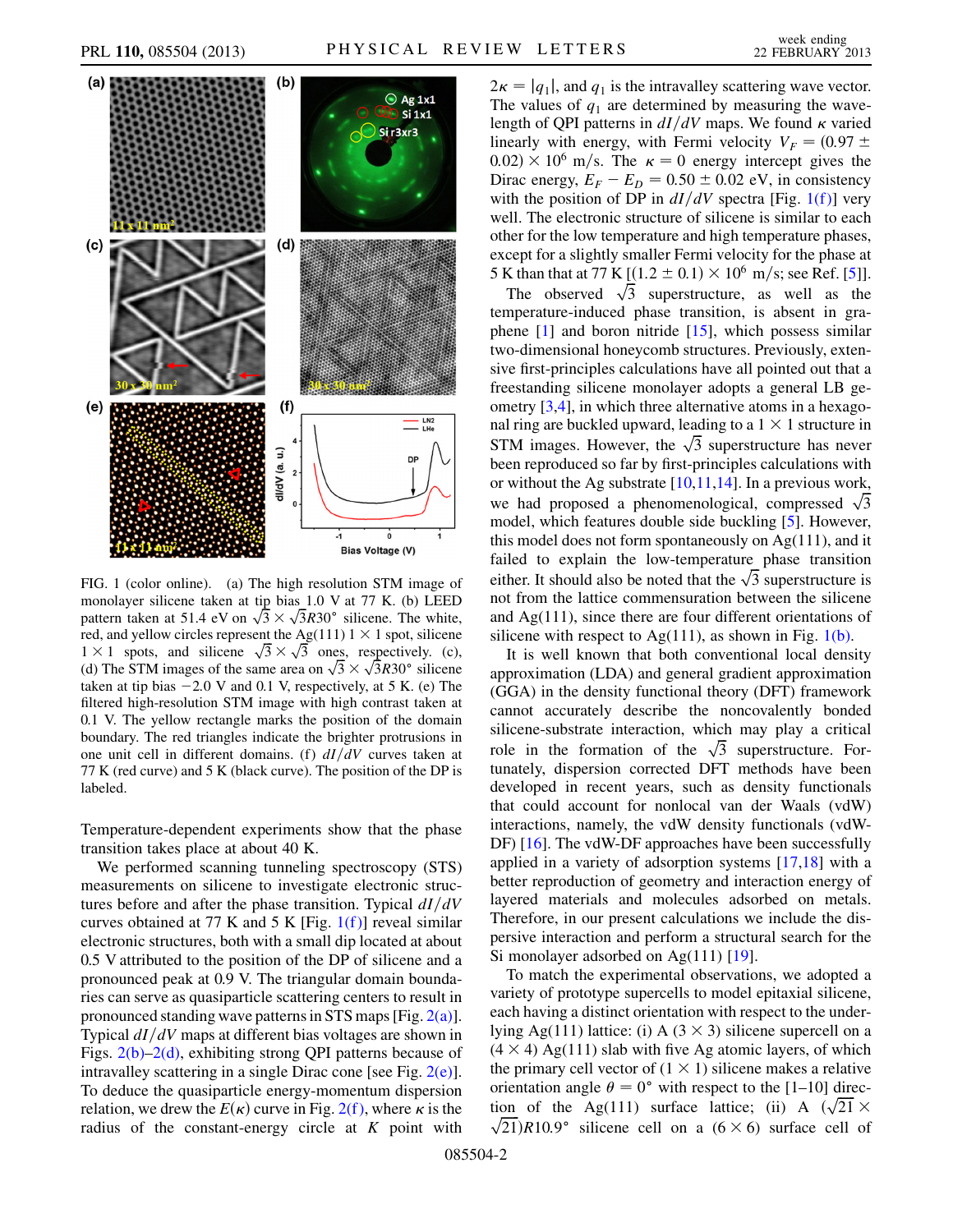

<span id="page-2-0"></span>FIG. 2 (color online). (a) The STM image of silicene with domain boundaries taken at tip bias  $-1.0$  V. (b), (c), (d)  $dI/dV$  maps of the same area as (a) taken at tip bias  $-1.1 \text{ V}$ ,  $-0.8 \text{ V}$ , and  $-0.5 \text{ V}$ , respectively. (e) Schematic of two-dimensional Brillouin zone (gray lines), constant energy contours (blue rings) at K points, and intravalley scattering vectors  $q_1$  (red arrow). (f) Energy dispersion as a function of  $\kappa$  (defined in text) for silicene determined from the wavelength in  $dI/dV$  maps. The red line shows a linear fit to the data.

Ag(111) with the orientation angle  $\theta = 10.9^{\circ}$ ; and (iii) A Ag(111) with the orientation angle  $\theta = 10.9^{\circ}$ ; and (iii) A  $(3\sqrt{3} \times 3\sqrt{3})R30^{\circ}$  silicene cell on the Ag(111) (7 × 7) supercell with the orientation angle  $\theta = 30^{\circ}$ .

In all three cases, silicene sheets spontaneously relaxed In all three cases, silicene sheets spontaneously relaxed<br>into a  $\sqrt{3}$  superstructure with vdW correction involved in the calculations [[19](#page-4-19)]. Since the relaxed structural models are similar among the three cases, the silicene layer with the orientation angle  $\theta = 30^{\circ}$  is chosen as an example to the orientation angle  $\theta = 30^{\circ}$  is chosen as an example to illuminate the calculated  $\sqrt{3}$  superstructure. As shown in illuminate the calculated  $\sqrt{3}$  superstructure. As shown in Figs. [3\(a\)](#page-2-1) and [3\(b\)](#page-2-1), two mirror-symmetric  $(\sqrt{3} \times \sqrt{3})$ reconstruction structures have been found with the same reconstruction structures have been found with the same<br>adsorption sites of Si atoms on Ag(111). These two  $\sqrt{3}$ superstructures have identical geometry when ignoring the substrate and share the same central substrate atom for substrate and share the same central substrate atom for<br>each hexagon unit (red triangles in Fig. [3](#page-2-2)). In each  $\sqrt{3} \times$  $\sqrt{3}$  unit cell, only one Si atom is buckled upward (red spheres in Fig. [3](#page-2-2)), whereas the other five Si atoms have almost the same lower height (yellow spheres in Fig. [3\)](#page-2-2), almost the same lower height (yellow spheres in Fig. 3), resulting in a rhombic  $(\sqrt{3} \times \sqrt{3})R30^{\circ}$  superstructure. The resulting in a rhombic  $(\sqrt{3} \times \sqrt{3})R30^{\circ}$  superstructure. The rhombic  $\sqrt{3}$  silicene has a much larger buckling height (about 1.2 Å) than that in freestanding  $(1 \times 1)$  silicene  $(0.4 \text{ Å})$  [[3](#page-4-7)], as well as smaller Si(upper)-Si(lower) bond angles (102°-107°), indicating a stronger  $sp^3$  hybridizaangles (102°–107°), indicating a stronger  $sp^3$  hybridization involved. The two types of rhombic  $\sqrt{3}$  superstructures accord with the two mirror-symmetric phases observed in low temperature experiments [Fig.  $1(e)$ ] very well. We note low temperature experiments [Fig.  $I(e)$ ] very well. We note that in the rhombic  $\sqrt{3}$  structure, these buckled Si atoms locate on the hollow, bridge, or even top sites of silver substrate, implying the interaction between silicene and Ag(111) are not position specific. This proves the crucial role of weak vdW interactions and is consistent with the appearance of several orientations of silicene in experiments.

experiments.<br>The  $\sqrt{3}$  phases form by balancing between maximizing Si-Ag chemical bonds and maximizing the interlayer vdW interactions. At the same time, the intralayer strain within the silicene layer is released by maintaining an average Si-Si bond length of 2.31 Å. The large buckling was also

<span id="page-2-2"></span>

<span id="page-2-1"></span>FIG. 3 (color online). The top views (a), (b) and side views (c), FIG. 3 (color online). The top views (a), (b) and side views (c), (d) of two energy-degenerated  $\sqrt{3}$  reconstructed structures of silicene sheet on an Ag(111) surface with an orientation angle of  $\theta = 30^{\circ}$ , which are obtained from DFT optimization in the case  $\theta = 30^{\circ}$ , which are obtained from DFT optimization in the case<br>of both lattices of  $\sqrt{3}$  silicene and silver substrate having identical direction. Color code: Blue, yellow, and red spheres denote Ag atoms, Si atoms in lower layer, and Si atoms in higher layer, respectively. The red triangles in (a) and (b) denote the orientations of the buckled Si patterns with respect to Ag(111).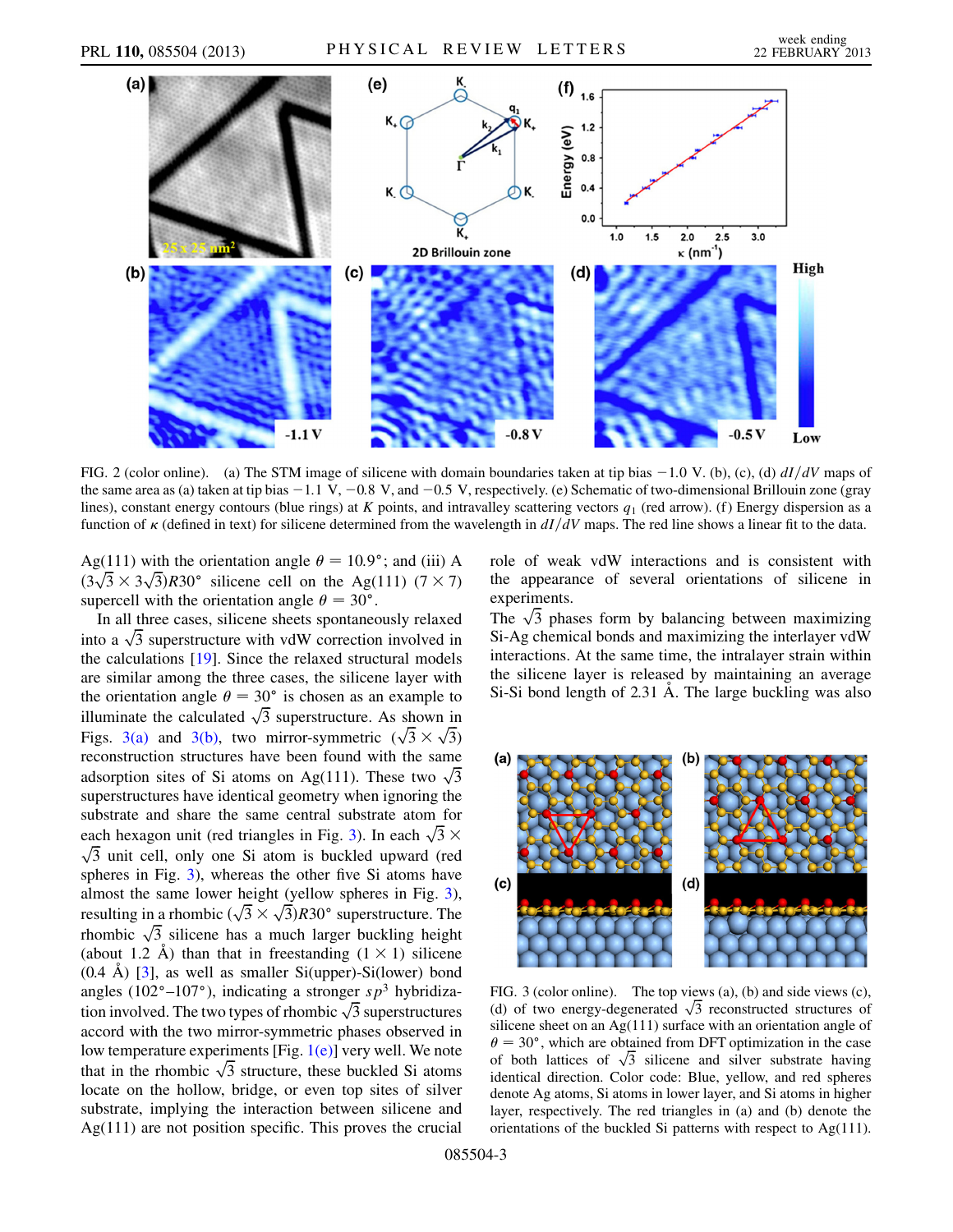found in the case of molecule-substrate interactions attributable to rehybridization [[22\]](#page-4-20).

Based on our DFT calculation, the two mirror symmet-Based on our DFT calculation, the two mirror symmetric rhombic  $\sqrt{3}$  superstructures have the same binding energy. Using a simple interpolation-scanned potential energy surface, the phase transition between the two structures is found to be quite easy, with a roughly estimated barrier of  $\leq 38$  meV per Si atom, as shown in Fig.  $4(a)$ . Such a low barrier allows the phase transition to be thermoactivated at temperatures of dozens of Kelvin. That is to say, the six Si atoms around the center of the hexagon will be flip-flopped so quickly that the STM scanning cannot follow such changes. As a consequence, scanning cannot follow such changes. As a consequence,<br>a *honeycomb*  $\sqrt{3}$  superstructure would be observed at higher temperatures [shown in Fig. [4\(b\)](#page-3-0)]. The similar temperature-induced phase transitions have been known temperature-induced phase transitions have been known<br>for Si(100)-1  $\times$  2 [[23](#page-4-21)] and Si(111)-Ag( $\sqrt{3} \times \sqrt{3}$ ) surfaces [\[24](#page-4-22)[,25\]](#page-4-23). Especially for the latter system, the STM appearance, domain boundaries, and transition barriers are all similar to that in silicene  $[26,27]$  $[26,27]$ . In STM experiments at 5 K, we found that the domain boundary may be lateral shifted suddenly during scanning [shown by the arrows in shifted suddenly during scanning [shown by the arrows in Fig. [1\(c\)](#page-1-0)], which means the two kinds of rhombic  $\sqrt{3}$ structures can be transitioned into each other through the activation by electronic field between the tip and substrate. Additionally, we tried to control this structure transition through applying a bias pulse on the center of a domain, and then we found a small new triangular domain with an opposite mirror symmetry formed at the pulsing position [Figs.  $4(c)$  and  $4(d)$ ].

The reduced crystalline symmetry and the stronger buckling of Si atoms are believed to influence the electronic structures of silicene. We calculated the band structronic structures of silicene. We calculated the band structure of the  $\sqrt{3}$  superstructure (without Ag), as shown in Fig.  $4(e)$ . For comparison, the band structure of the unreconstructed silicene  $1 \times 1$  phase was also displayed in Fig. 4(f). Similar to the unreconstructed phase, the  $\pi_1$ and  $\pi_1^*$  bands of the reconstructed phases, which are contributed from  $p<sub>z</sub>$  orbitals of Si atoms in the lower layer, maintain the linear energy-momentum dispersion at the  $\Gamma$ point [K and K' points in the Brillouin zone of  $(1 \times 1)$ ] phase are folded onto the  $\Gamma$  point in the Brillouin zone of the phase are folded onto the 1 point in the Brillouin zone of the  $(\sqrt{3} \times \sqrt{3})R30^{\circ}$  superstructure] and charge carriers behave as Dirac fermions. Moreover, a significant gap at the DP as Dirac fermions. Moreover, a significant gap at the DP  $(\sim 0.15 \text{ eV})$  is opened for the  $\sqrt{3}$  phase. This gap opening should be the result of the high buckling reconstruction in should be the result of the high buckling reconstruction in<br>the  $\sqrt{3}$  phase, which largely distorts the delocalized  $\pi$ molecular orbital parallel to the silicene surface. However, STS reflects the total local density of states (LDOS) of the sample, and the LDOS of the underlying Ag(111) substrate contributes to STS strongly and may cover the gap at DP. So such a big gap was not observed in  $dI/dV$  curves in STM experiments. It is interesting to note that there is a flat band [red line in Fig.  $4(e)$ ] going through that there is a flat band [red line in Fig.  $4(e)$ ] going through the center of the gap at DP in the  $\sqrt{3}$  phase. This band is mainly contributed by the  $p<sub>z</sub>$  atomic orbitals of three Si atoms next around the high buckled atom and will be filled with electrons transferred from the Ag(111) substrate when silicene is adsorbed onto Ag(111). As a consequence, the  $\sigma$ -bond-like interaction between low-layer Si atoms



<span id="page-3-0"></span>FIG. 4 (color online). (a) The interpolated potential energy curve for structural transition between the two mirror-symmetric  $\sqrt{3}$  geometries on Ag(111). (b) The intermediate structure between the two rhombic  $\sqrt{3}$  s (c), (d) Experimental STM images of the same area taken at  $-2.0$  V before and after a 3.0 V pulse (10 ms) was applied. The yellow dot (c), (d) Experimental STM images of the same area taken at  $-2.0$  V before and after a 3.0 V pulse (10 ms) was applied. The yellow dot marks the position of the pulse applied. (e), (f) The band structures of the  $\sqrt{3}$  s freestanding silicene, respectively.